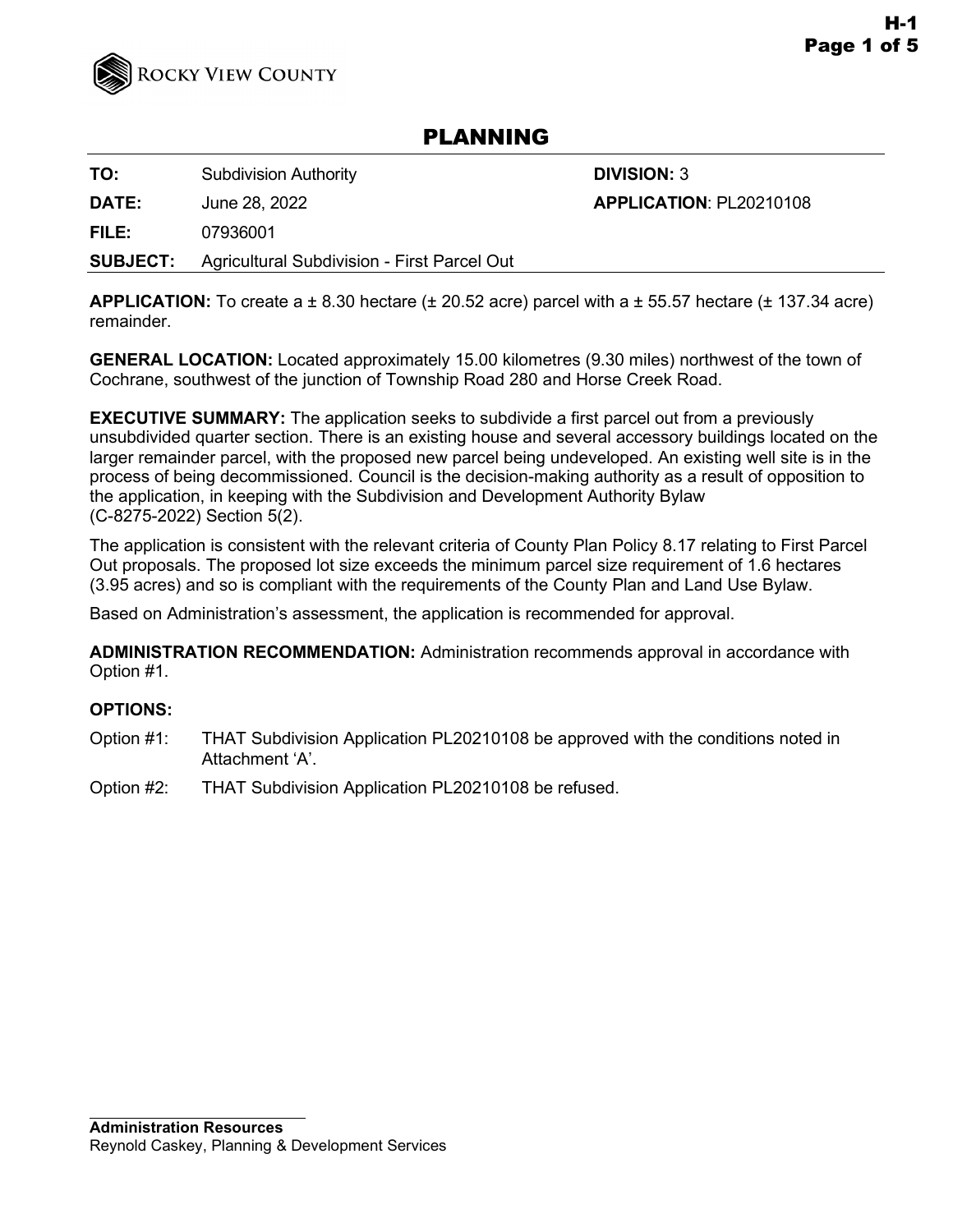

## **AIR PHOTO & DEVELOPMENT CONTEXT:**



#### **APPLICATION EVALUATION:**

The application was evaluated based on the technical reports submitted with the application and the applicable policies and regulations.

| <b>APPLICABLE POLICY AND REGULATIONS:</b>                                                                          |                                                                                                     | <b>TECHNICAL REPORTS SUBMITTED:</b>                                                                        |
|--------------------------------------------------------------------------------------------------------------------|-----------------------------------------------------------------------------------------------------|------------------------------------------------------------------------------------------------------------|
| <b>Municipal Government Act;</b><br><b>Subdivision and Development Regulations;</b><br>Municipal Development Plan; | Level 2 Groundwater Supply Evaluation by<br>Western Water Resources Inc., dated October<br>15, 2021 |                                                                                                            |
| Land Use Bylaw; and<br><b>County Servicing Standards.</b>                                                          |                                                                                                     | Level 1 PSTS & Shallow Foundation<br>Evaluation by Almor Testing Services Ltd.,<br>dated November 29, 2021 |
|                                                                                                                    |                                                                                                     | Water Well Drilling Report by Niemans Drilling<br>& Sons Ltd., dated October 3, 2021                       |

## *County Plan*

The application was assessed based on the agricultural policies of the County Plan. Policy 8.17 of the Plan outlines the requirements for a first parcel out:

- *8.17 A subdivision to create a first parcel out that is a minimum of 1.60 hectares (3.95 acres) in area should be supported if the proposed site:* 
	- *a. meets the definition of a first parcel out;*
	- *b. has direct access to a developed public roadway;*
	- *c. has no physical constraints to subdivision;*
	- *d. minimizes adverse impacts on agricultural operations by meeting agriculture location and agriculture boundary design guidelines; and*
	- *e. the balance of the un-subdivided quarter section is maintained as an agricultural land use*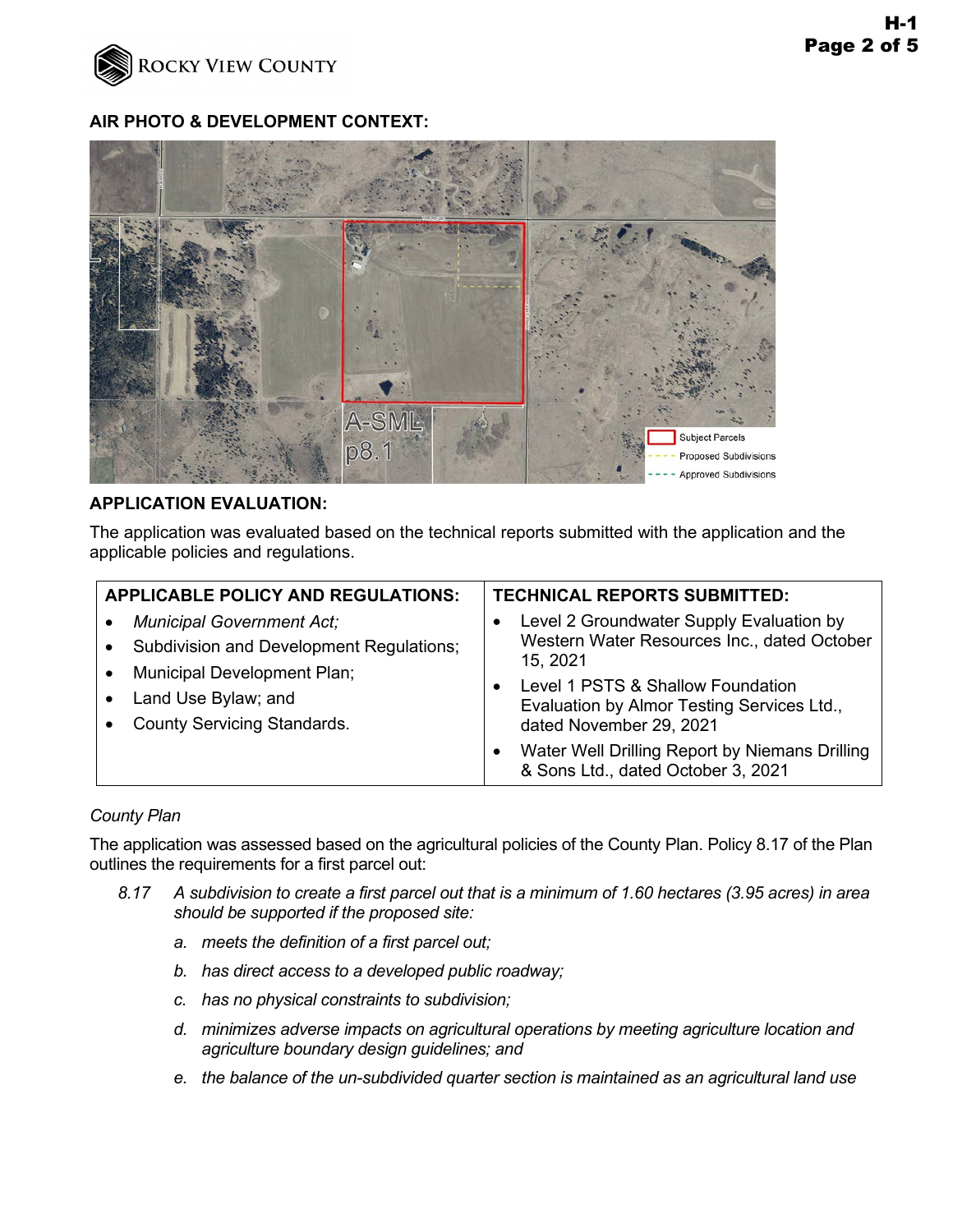

The application meets the definition of a subdivision of a single residential or agricultural parcel created from a previously un-subdivided quarter section. The parcel to be created and the remainder have access to a developed public roadway, there are no physical constraints to the subdivision, and it limits impacts on the agricultural operation of the remainder by allowing the continuation of agricultural use on those lands.

#### Additional Review Considerations

### *Transportation*

The proposed parcel would gain access from Horse Creek Road from the existing approach, and the applicant would upgrade the approach to a paved standard.

A road access agreement was previously in place between Vermillion Resources, and the landowner for access to the well site on the lands; however, the well is being decommissioned and Vermillion will no longer need access. The access agreement has been dissolved and there will no longer be a need for access by Vermillion.

The proposed subdivision would result in a parcel size more than 3.00 hectares (7.41 acres), and therefore, the Transportation Off-site levy would be deferred at this time.

#### *Waste water/ Water supply*

The Owner is required to demonstrate adequate water servicing for parcels less than 30 acres in size with a well driller's report. The applicant submitted a Well Driller's report, sanitary servicing reports, and a Level 1 PSTS assessment in support of the application demonstrating adequate servicing.

#### *Stormwater and Environmental*

The construction of a new dwelling would not have a significant impact on stormwater management due to the size of the proposed lot. There are wetlands present on Lot 1; the applicant/owner would be responsible for obtaining all required Alberta Environment and Parks (AEP) approvals for any proposed development that would have a direct impact on any wetlands.

Vermillion Resources Inc. has a site on the property that is in the process of being shut down and reclaimed. The Applicant has provided documentation between the lessor and lessee demonstrating the process of removing the access to the site and the shutdown of future use.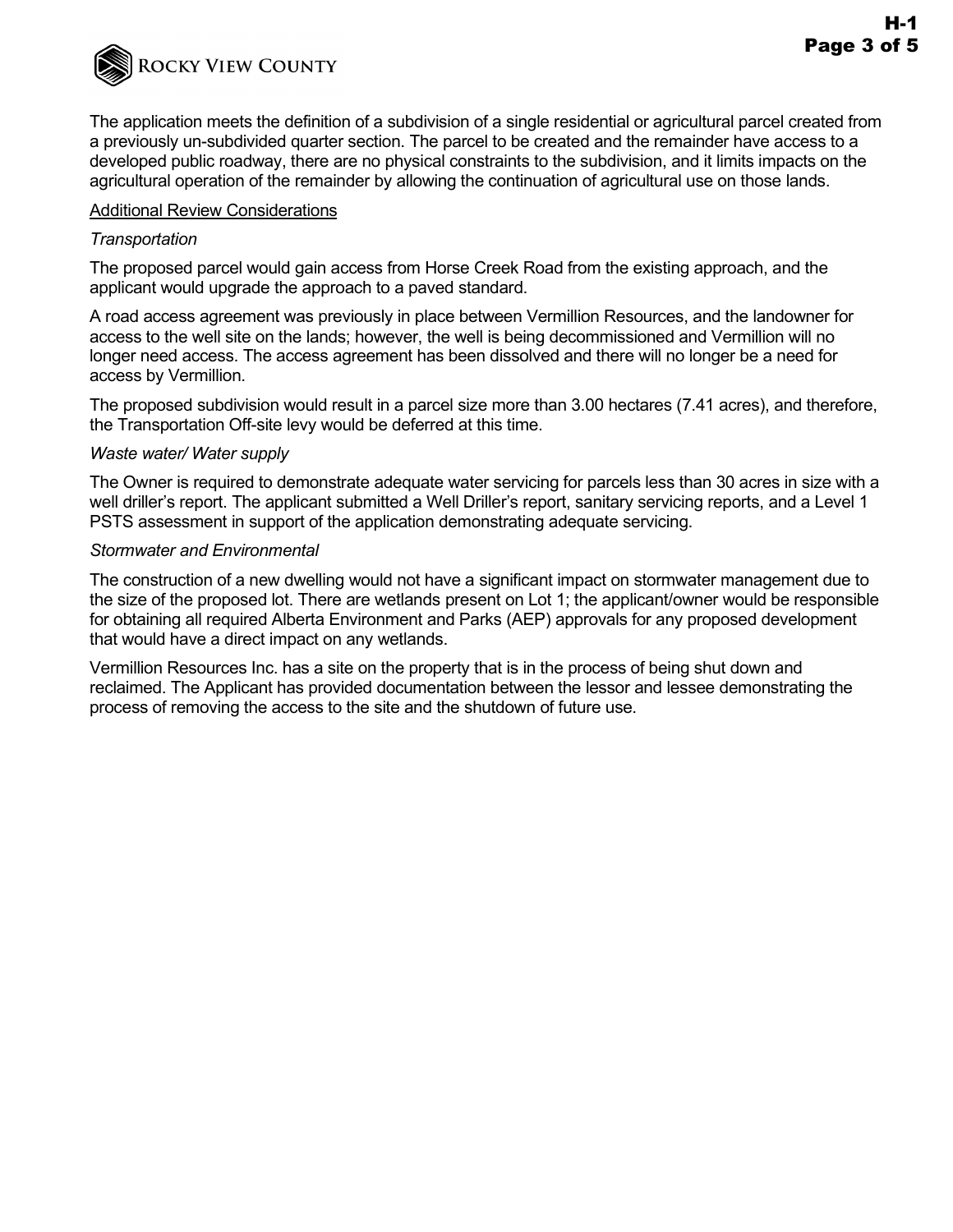

## *Tentative Plan*